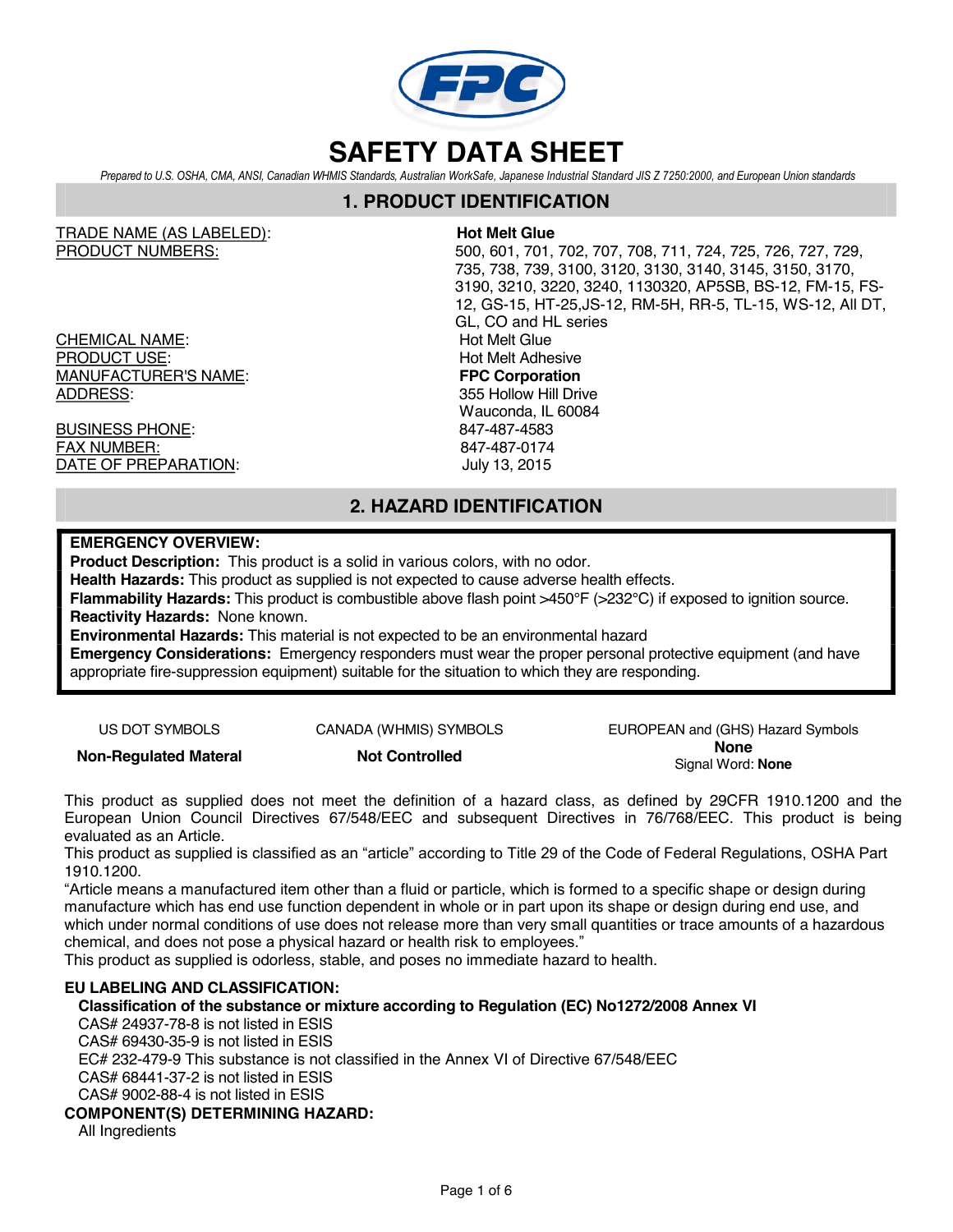

#### **GHS Hazard Classification(s):**

#### None known

# **Hazard Statement(s):**<br> **Precautionary Statement(s):**<br> **Precautionary Statement(s):**<br> **Precautionary Statement(s):**

None known

#### **HEALTH HAZARDS OR RISKS FROM EXPOSURE:**

**ACUTE:** This product as supplied is not expected to cause adverse health effects when used as intended. Ingestion of this product is not a likely route of entry. May cause gastrointestinal irritation if swallowed. Not expected to cause respiratory irritation.

**CHRONIC:** None known

**TARGET ORGANS:** ACUTE: None known CHRONIC: None known

## **3. COMPOSITION and INFORMATION ON INGREDIENTS**

| <b>Hazardous Ingredients:</b>                                                                                                                                                                                                 | CAS#       | <b>EINECS#</b>               | ICSC#      | WT <sub>%</sub> | <b>GHS CLASSIFICATION(S)</b> |
|-------------------------------------------------------------------------------------------------------------------------------------------------------------------------------------------------------------------------------|------------|------------------------------|------------|-----------------|------------------------------|
| Ethylene Vinyl Copolymer                                                                                                                                                                                                      | 24937-78-8 | Not Listed in<br><b>ESIS</b> | Not Listed | $55 - 75%$      | Not Classified               |
| Resin                                                                                                                                                                                                                         | 69430-35-9 | Not Listed in<br><b>ESIS</b> | Not Listed | $0 - 45%$       | Not Classified               |
| Resin acids and Rosin acids.<br>esters with pentaerythritol                                                                                                                                                                   | 8050-26-8  | 232-479-9                    | Not Listed | $0 - 45%$       | Not Classified               |
| Hydrocarbon resin                                                                                                                                                                                                             | 68441-37-2 | Not Listed in<br><b>ESIS</b> | Not Listed | $0 - 45%$       | Not Classified               |
| Polyethylene Wax                                                                                                                                                                                                              | 9002-88-4  | Not Listed in<br><b>ESIS</b> | Not Listed | $0 - 10%$       | Not Classified               |
| Balance of other components. Each of the other components is present in less than 1 percent concentration (0.1% concentration for<br>potential carcinogens, reproductive toxins, respiratory tract sensitizers, and mutagens) |            |                              |            |                 |                              |

NOTE:This product has been classified in accordance with the hazard criteria of the CPR and the SDS contains all the information required by the CPR, EU Directives and the Japanese Industrial Standard *JIS Z 7250: 2000*. This material is classified as non-hazardous under OSHA regulations 29 CFR 1910.1200.

# **4. FIRST-AID MEASURES**

Contaminated individuals of chemical exposure must be taken for medical attention if any adverse effect occurs. Rescuers should be taken for medical attention, if necessary. Take copy of label and MSDS to health professional with contaminated individual.

**SKIN CONTACT:** Exposure to non-molten product is not expected to cause adverse effects. Wash hands after handling. If hot molten product contacts skin, cool under running water. Do not remove solidified product. The contaminated individual should seek medical attention.

**EYE CONTACT:** Exposure to non-molten product is not expected to cause adverse effects. If hot product enters the eyes, flush with water for at least 15 minutes. Contaminated individual should seek medical attention immediately.

**INHALATION:** If breathing becomes difficult remove contaminated individual to fresh air. Seek medical attention if breathing difficulties continues.

**INGESTION:** Routine use of this product is not expected to cause any situation which could lead to ingestion. If this product is swallowed, CALL PHYSICIAN OR POISON CONTROL CENTER FOR MOST CURRENT INFORMATION.

If professional advice is not available, do not induce vomiting. Never induce vomiting or give diluents (milk or water) to someone who is *unconscious, having convulsions, or unable to swallow.* 

**MEDICAL CONDITIONS AGGRAVATED BY EXPOSURE:** None known.

**RECOMMENDATIONS TO PHYSICIANS:** Treat symptoms and eliminate overexposure.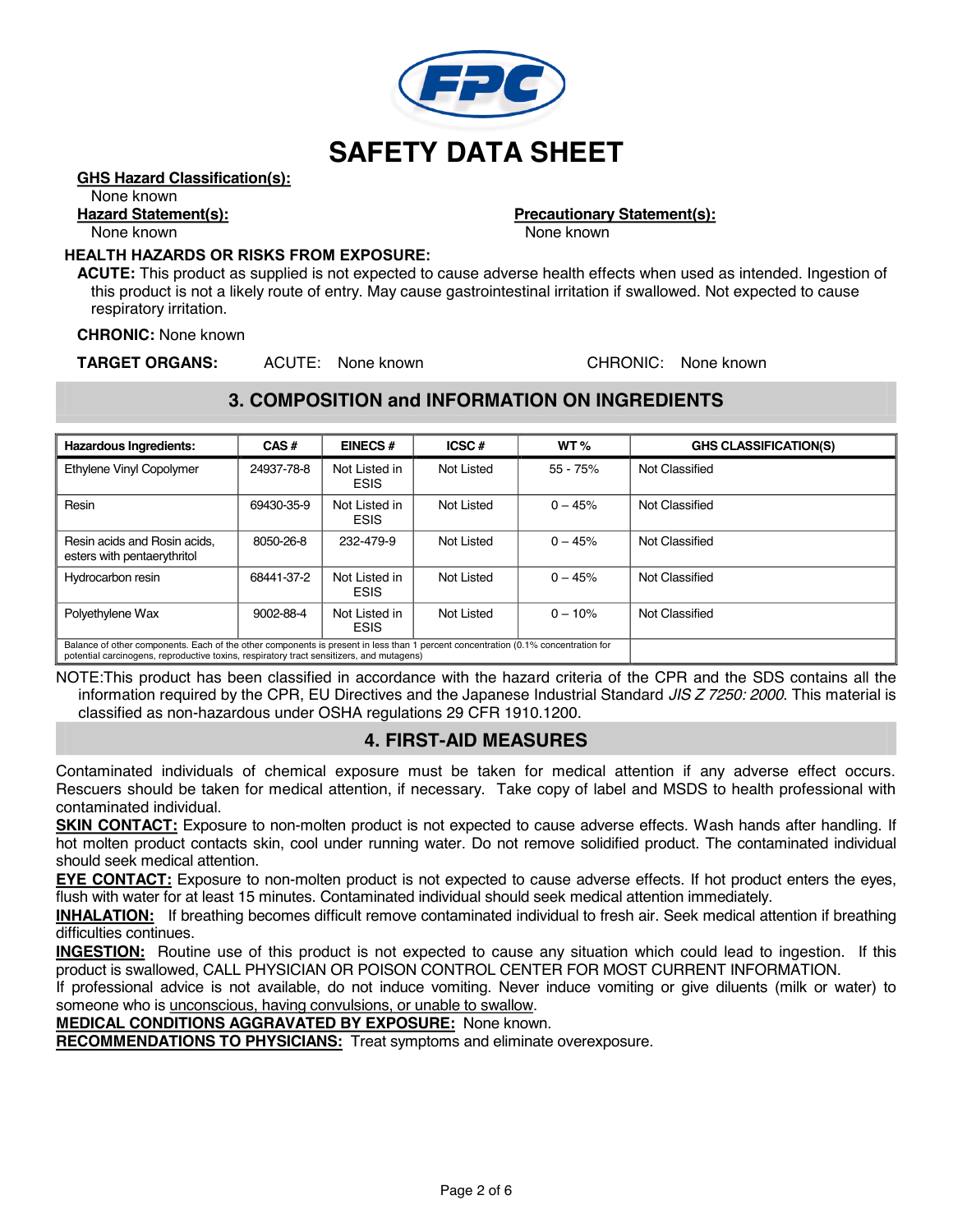

# **5. FIRE-FIGHTING MEASURES**

**FLASH POINT:** >450ºF (>232ºC)

**AUTOIGNITION TEMPERATURE:** Not Established

**FLAMMABLE LIMITS (in air by volume, %):** Lower NA Upper NA

**FIRE EXTINGUISHING MATERIALS:** Use fire extinguishing materials appropriate for surrounding fire including water spray (for cooling), dry extinguishing media, carbon dioxide, foam. A solid stream of water may scatter molten product.

**UNUSUAL FIRE AND EXPLOSION HAZARDS:** This product has no unusual fire or explosion hazards. Do not use water on molten adhesive to avoid splattering and spreading the fire.

Explosion Sensitivity to Mechanical Impact: Not Sensitive Explosion Sensitivity to Static Discharge: Not Sensitive

**SPECIAL FIRE-FIGHTING PROCEDURES:** Incipient fire responders should wear eye protection. Structural firefighters must wear Self-Contained Breathing Apparatus and full protective equipment. Isolate materials not yet involved in the fire and protect personnel. Move containers from fire area if this can be done without risk; otherwise, cool with carefully applied water spray. If possible, prevent runoff water from entering storm drains, bodies of water, or other environmentally sensitive areas.

# **6. ACCIDENTAL RELEASE MEASURES**

**SPILL AND LEAK RESPONSE:** Collect and contain for salvage or disposal.

**DISPOSAL:** Dispose of in accordance with applicable Federal, State, and local procedures (see Section 13, Disposal Considerations).

# **7. HANDLING and STORAGE**

**WORK PRACTICES AND HYGIENE PRACTICES:** Use good hygiene practices.

**STORAGE AND HANDLING PRACTICES:** Store in a cool dry location. Protect from physical damage.

# **8. EXPOSURE CONTROLS - PERSONAL PROTECTION**

**VENTILATION AND ENGINEERING CONTROLS:** Use with adequate ventilation to ensure exposure levels are maintained below the limits provided below. Use local exhaust ventilation, and process enclosure if necessary. **EXPOSURE LIMITS/GUIDELINES:**

| <b>Component Name</b>                                       | CAS#       | <b>ACGIH-TLV's</b> | OSHA PEL's        | <b>NIOSH-TLV's</b> | Other |
|-------------------------------------------------------------|------------|--------------------|-------------------|--------------------|-------|
|                                                             |            |                    |                   |                    |       |
| Ethylene Vinyl Copolymer                                    | 24937-78-8 | Not Listed         | <b>Not Listed</b> | Not Listed         | None  |
| Resin                                                       | 69430-35-9 | Not Listed         | <b>Not Listed</b> | <b>Not Listed</b>  | None  |
| Resin acids and Rosin acids,<br>esters with pentaerythritol | 8050-26-8  | Not Listed         | <b>Not Listed</b> | Not Listed         | None  |
| Hydrocarbon resin                                           | 68441-37-2 | <b>Not Listed</b>  | <b>Not Listed</b> | Not Listed         | None  |
| Polyethylene Wax                                            | 9002-88-4  | <b>Not Listed</b>  | <b>Not Listed</b> | Not Listed         | None  |

Currently, International exposure limits are established for the components of this product. Please check with competent authority in each country for the most recent limits in place.

The following information on appropriate Personal Protective Equipment is provided to assist employers in complying with OSHA regulations found in 29 CFR Subpart I (beginning at 1910.132) or equivalent standard of Canada, or standards of EU member states (including EN 149 for respiratory PPE, and EN 166 for face/eye protection), and those of Japan. Please *reference applicable regulations and standards for relevant details.*

**NFPA RATING**



Hazard Scale: **0** = Minimal **1** = Slight **2** = Moderate **3** = Serious **4** = Severe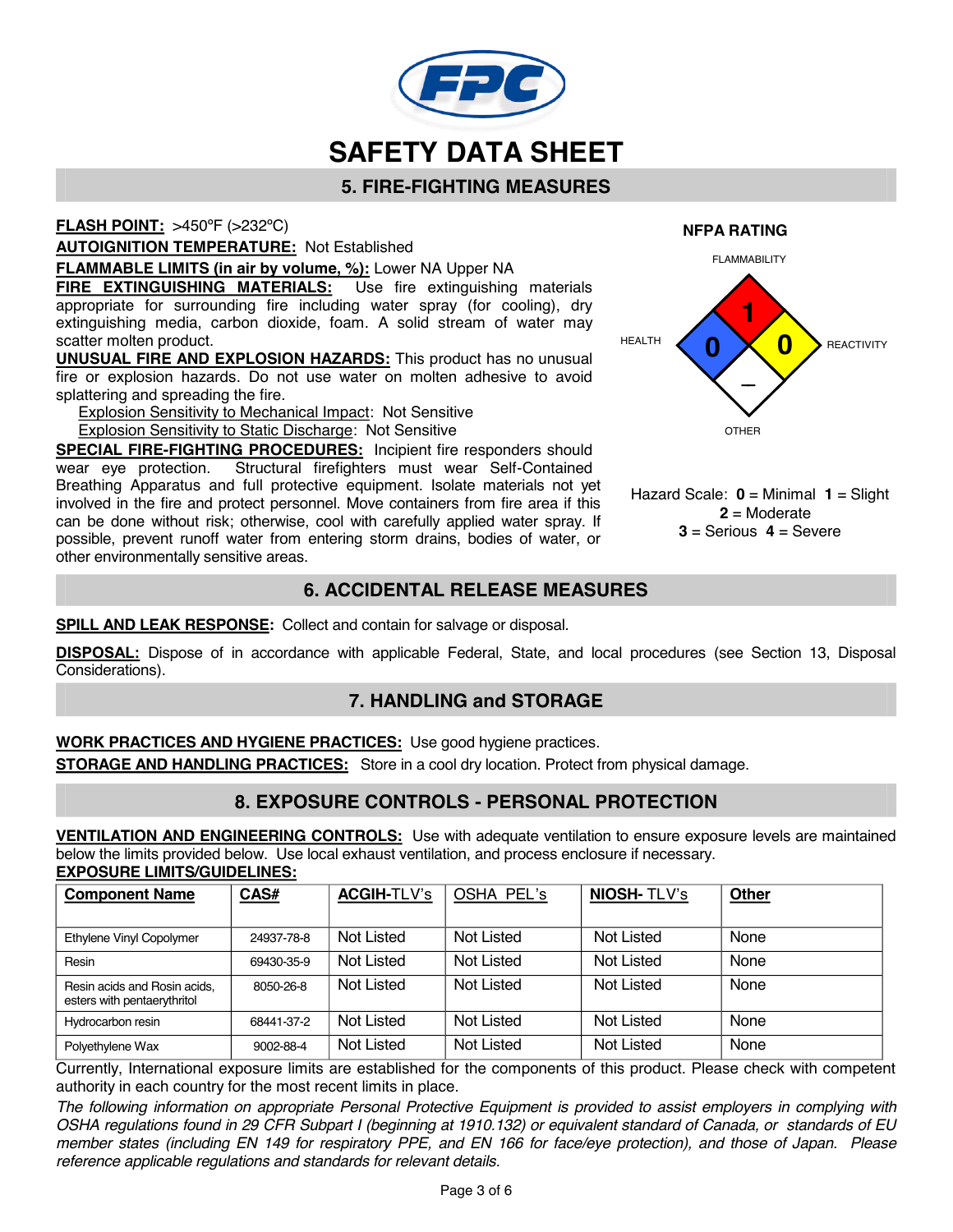

**RESPIRATORY PROTECTION: Not required for product as supplied.** When thermal processing fumes are generated and ventilation is not sufficient to effectively remove them appropriate approved respiratory protection must be provided. Heated product will emit vapors and exposed workers may need to use a NIOSH approved, organic vapor canister type respirator. If necessary, use only respiratory protection authorized in the U.S. Federal OSHA Respiratory Protection Standard (29 CFR 1910.134), equivalent U.S. State standards, Canadian CSA Standard Z94.4-93, the European Standard EN149, or EU member states. Oxygen levels below 19.5% are considered IDLH by OSHA. In such atmospheres, use of a full-facepiece pressure/demand SCBA or a full facepiece, supplied air respirator with auxiliary self-contained air supply is required under U.S. Federal OSHA's Respiratory Protection Standard (1910.134-1998) or the regulations of various U.S. States, Canada, EU Member States, or those of Japan. Air-purifying respirators with dust/mist/fume filters are recommended if operations may produce mists or sprays from this product.

**EYE PROTECTION: Not required for product as supplied.** Wear chemical goggles, face shield if handling molten material. If necessary, refer to U.S. OSHA 29 CFR 1910.133, Canadian Standards, and the European Standard EN166, Australian Standards, or relevant Japanese Standards.

**HAND PROTECTION: Not required for product as supplied.** Wear thermal insulating gloves to protect from thermal burns. If necessary, refer to U.S. OSHA 29 CFR 1910.138, the European Standard DIN EN 374, the appropriate Standards of Canada, Australian Standards, or relevant Japanese Standards.

**BODY PROTECTION: Not required for product as supplied.** When thermal processing wear work clothing sufficient to prevent skin contact. If necessary, refer to appropriate Standards of Canada, or appropriate Standards of the EU, Australian Standards, or relevant Japanese Standards.

# **9. PHYSICAL and CHEMICAL PROPERTIES**

**SOFTENING POINT:** 190°F (88°C) **EVAPORATION RATE (n-BuAc=1):** Not Applicable **SPECIFIC GRAVITY @ 20 C:** 0.918 – 0.960 (water=1) **SOLUBILITY IN WATER:** Non soluble **VAPOR PRESSURE, mm Hg @ 20°C (68 F):** NA **pH:** NA **ODOR THRESHOLD:** No odor

**APPEARANCE, ODOR and COLOR:** This product is a solid in various colors, with no odor.

# **10. STABILITY and REACTIVITY**

**STABILITY**: Stable.

**DECOMPOSITION PRODUCTS:** Thermal degradation produces carbon monoxide, carbon dioxide and/or low molecular weight hydrocarbons.

**MATERIALS WITH WHICH SUBSTANCE IS INCOMPATIBLE:** The product may react to strong acids, bases and oxidizing agents.

**POSSIBILITY OF HAZARDOUS REACTIONS**: Will not occur.

**CONDITIONS TO AVOID:** Avoid excessive overheating. Do not add water or other volatile material to molten adhesive.

# **11. TOXICOLOGICAL INFORMATION**

#### **TOXICITY DATA:**

No LD50 Data Available for this product

**SUSPECTED CANCER AGENT:** The components of this product are not listed by agencies tracking the carcinogenic potential of chemical compounds as follows:

#### **Carcinogenity**

NTP Regulated No IARC Regulated No OSHA Regulated No

**IRITANCY OF PRODUCT:** This product can cause skin and eye irritation.

**SENSITIZATION TO THE PRODUCT:** These products are not known to cause human skin or respiratory sensitization.

**REPRODUCTIVE TOXICITY INFORMATION:** Listed below is information concerning the effects of this product and its components on the human reproductive system.

Mutagenicity: The components of this product are not reported to produce mutagenic effects in humans. Embryotoxicity: The components of this product are not reported to produce embryotoxic effects in humans.

Teratogenicity: The components of this product are not reported to produce teratogenicity effects in humans.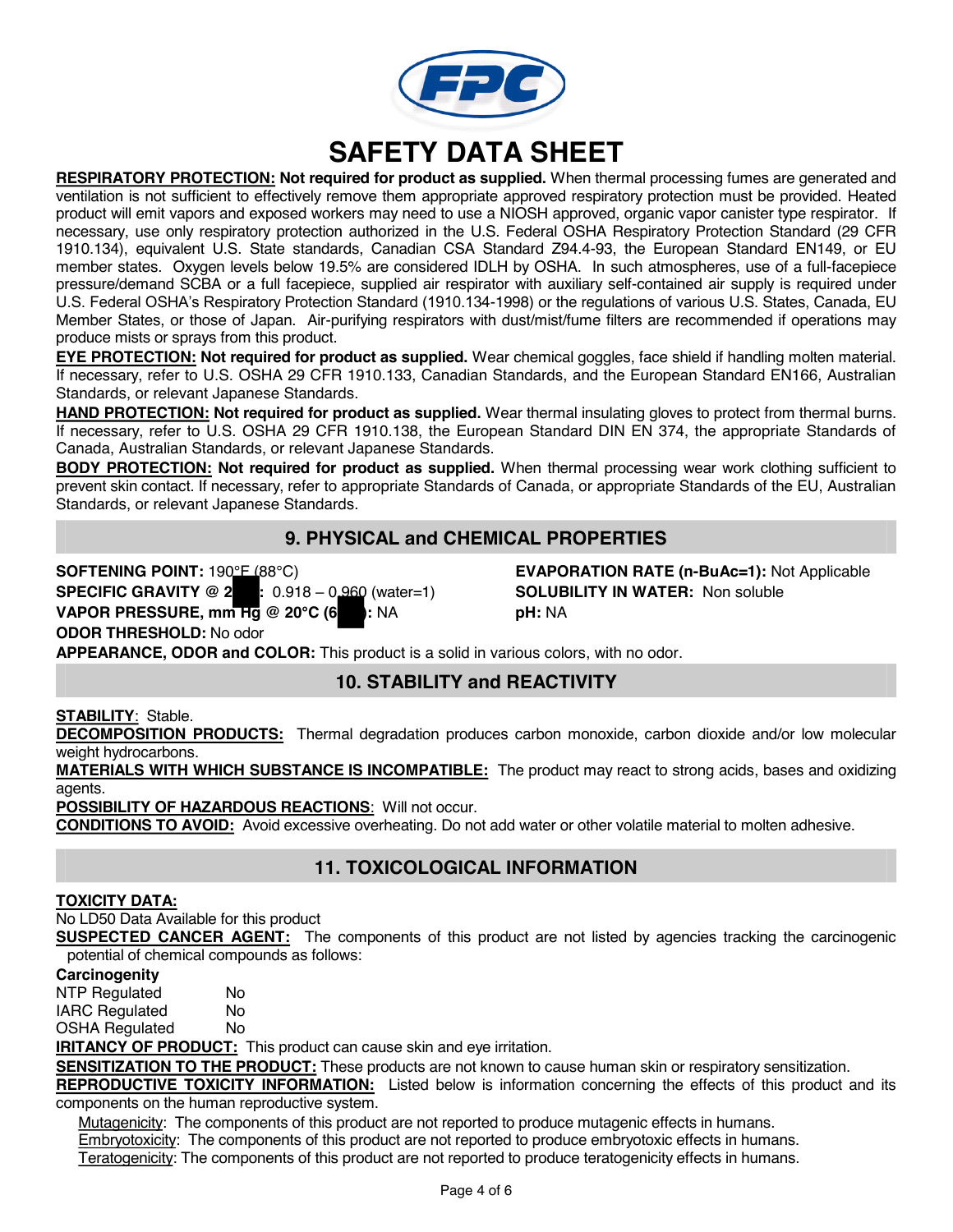

Reproductive Toxicity: The components of this product are not reported to produce reproductive effects in humans.

## **12. ECOLOGICAL INFORMATION**

ALL WORK PRACTICES MUST BE AIMED AT ELIMINATING ENVIRONMENTAL CONTAMINATION.

**MOBILITY IN SOIL:** These products have not been tested for mobility in soil.

**PERSISTENCE/DEGRADABILITY:** These products have not been tested for persistence or biodegradability. The components may slowly degrade in the environment and form a variety of organic and inorganic materials; however, no specific information is known.

**ENVIRONMENTAL STABILITY:** These products have not been tested for environmental stability.

**BIOACCUMULATION/ACCUMULATION:** These products have not been tested for bio-accumulation potential.

### **13. DISPOSAL CONSIDERATIONS**

**PREPARING WASTES FOR DISPOSAL:** Waste disposal must be in accordance with appropriate U.S. Federal, State, and local regulations, those of Canada, Australia, EU Member States and Japan.

### **14. TRANSPORTATION INFORMATION**

#### **US DOT, IATA, IMO, ADR:**

U.S. DEPARTMENT OF TRANSPORTATION (DOT) SHIPPING REGULATIONS: This product is not classified as dangerous goods, per U.S. DOT regulations, under 49 CFR 172.101. Non-Regulated

TRANSPORT CANADA, TRANSPORTATION OF DANGEROUS GOODS REGULATIONS: These products are not classified as Dangerous Goods, per regulations of Transport Canada.

INTERNATIONAL AIR TRANSPORT ASSOCIATION (IATA): These products are not classified as Dangerous Goods, by rules of IATA:

INTERNATIONAL MARITIME ORGANIZATION (IMO) DESIGNATION: These products are not classified as Dangerous Goods by the International Maritime Organization.

EUROPEAN AGREEMENT CONCERNING THE INTERNATIONAL CARRIAGE OF DANGEROUS GOODS BY ROAD (ADR): These products are not classified by the United Nations Economic Commission for Europe to be dangerous goods

### **15. REGULATORY INFORMATION**

#### **UNITED STATES REGULATIONS:**

**U.S. SARA REPORTING REQUIREMENTS:** The components of these products are not subject to the reporting requirements of Sections 302, 304, and 313 of Title III of the Superfund Amendments and Reauthorization Act.

**U.S. SARA THRESHOLD PLANNING QUANTITY:** There are no specific Threshold Planning Quantities for any component of these products. The default Federal MSDS submission and inventory requirement filing threshold of 10,000 lb (4,540 kg) therefore applies, per 40 CFR 370.20.

**U.S. CERCLA REPORTABLE QUANTITY (RQ):** None.

**U.S. TSCA INVENTORY STATUS:** The components of these products are listed in the TSCA Inventory.

**CALIFORNIA SAFE DRINKING WATER AND TOXIC ENFORCEMENT ACT (PROPOSITION 65):** This product does not contain any component above the 0.1% level which is listed as a California Proposition 65 chemical.

#### **CANADIAN REGULATIONS:**

**CANADIAN DSL/NDSL INVENTORY STATUS:** The components of this product are on the DSL Inventory, or are exempted from listing.

**CANADIAN ENVIRONMENTAL PROTECTION ACT (CEPA) PRIORITIES SUBSTANCES LISTS:** No component of this product is on the CEPA First Priorities Substance Lists.

**CANADIAN WHMIS CLASSIFICATION and SYMBOLS:** Complies with WHMIS 2015

#### **EUROPEAN ECONOMIC COMMUNITY INFORMATION**:

SEE SECTION 2 FOR DETAILS